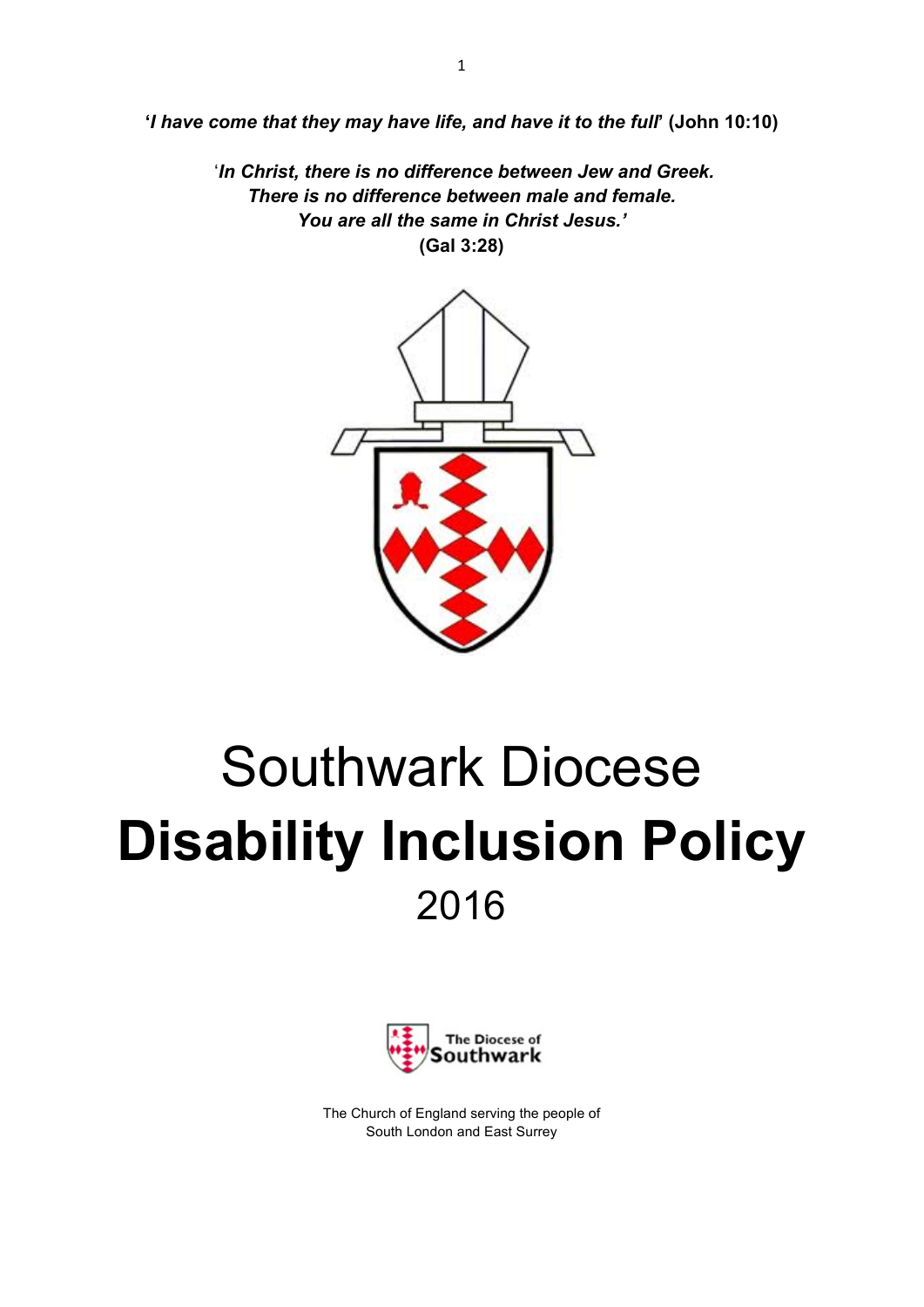## **Disability Inclusion Policy**

*As children of God, we have a new dignity and God calls us to fullness of life. (Introduction to the Common Worship Rite of Baptism 2006)*

#### **Mission statement.**

We are made in the image of God, and as such all people are of equal importance and significance. In God there is no distinction between male and female, Greek or Jew, bond or free – disabled or able. We all, irrespective of our status have privileges and responsibilities in the practice and outworking of our faith. Just as there is a 'bias to the poor' so there is a Biblical imperative to have a corporate responsibility to those on the margins of society and within the structures of our church.

This policy enshrines the principle that all people employed or accessing services offered by the Diocese of Southwark are treated equally.

#### **Introduction**

We are required in law to respond to the subject of disability and this has a bearing on our diocese as a service provider and employer. As such the Equality Act (2010) states that the diocese must take reasonable steps to ensure that our policies, practices and procedures enable people with disabilities (lay and ordained) to enjoy and fully participate in all aspects of Diocesan life and work.

This will affect the organisation at all levels of meetings and events from PCC to Diocesan Synod and Cathedral in terms of choice of venue, access, large print copies of printed texts, loop systems for hearing aid users etc. It will affect parishes in terms of their obligation to carry out and implement an access audit. In law these things are not voluntary concessions to the disabled. They are necessary obligations laid on us in terms of the theological and legal imperatives of the Act. The Law requires both employers and service providers to make such provision.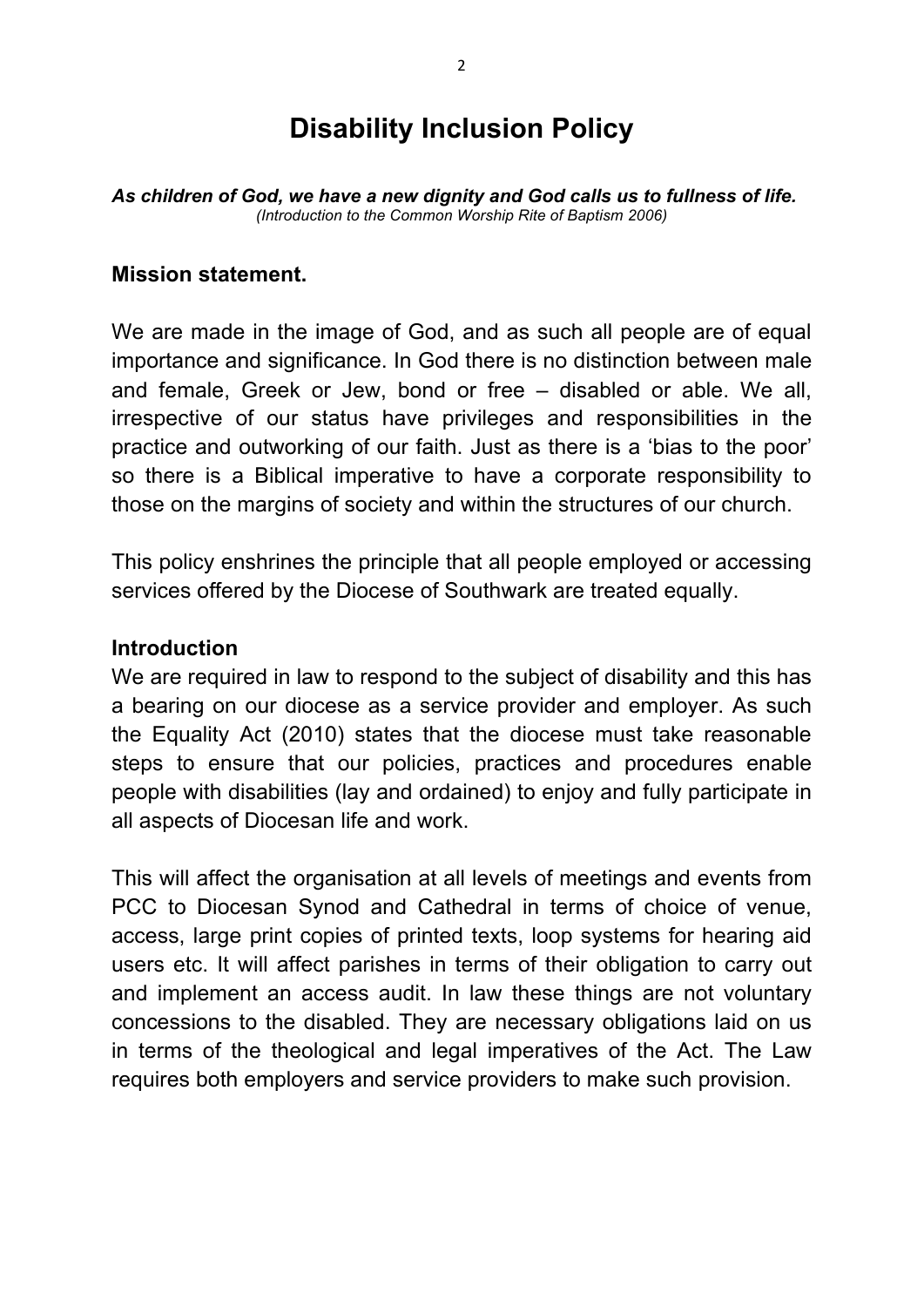## **Definition of disability**

'*A person suffers a disability if he or she has a physical or mental impairment that has a substantial long term adverse effect on his or her ability to carry out day to day activities'* (Disability Discrimination Act 1995 Part 1)

Physical or mental impairments include sensory impairments (such as those affecting sight and hearing) and learning difficulties. The definition also covers certain medical conditions when they have a long term and substantial effect on people's everyday lives and mobility.

## **How the Equality Act affects 'service-providers' and Employers.**

The Equality Act states that service providers and employees should take reasonable steps to ensure that their policies, practices and procedures enable people with disabilities to make full use of anything they offer to the public, or to work comfortably within the environment. If your practice makes it impossible or unreasonably difficult for a person with disabilities to work, or to use your services, you may be in breach of the Act unless you take steps to change. These are known as 'reasonable adjustments'.

If your premises have physical features – including acoustics – that make it difficult for people with a hearing impairment or people with disabilities to work, or to use your service, you should take steps to remove or alter those features. If an auxiliary aid or service would enable a person with disabilities to use your service, then you should take reasonable steps to provide it.

## **The Purpose of this policy**

To consider the theological imperative of this issue for the Diocese of Southwark.

To consider the legal and legislative imperatives of the 2010 Equality Act.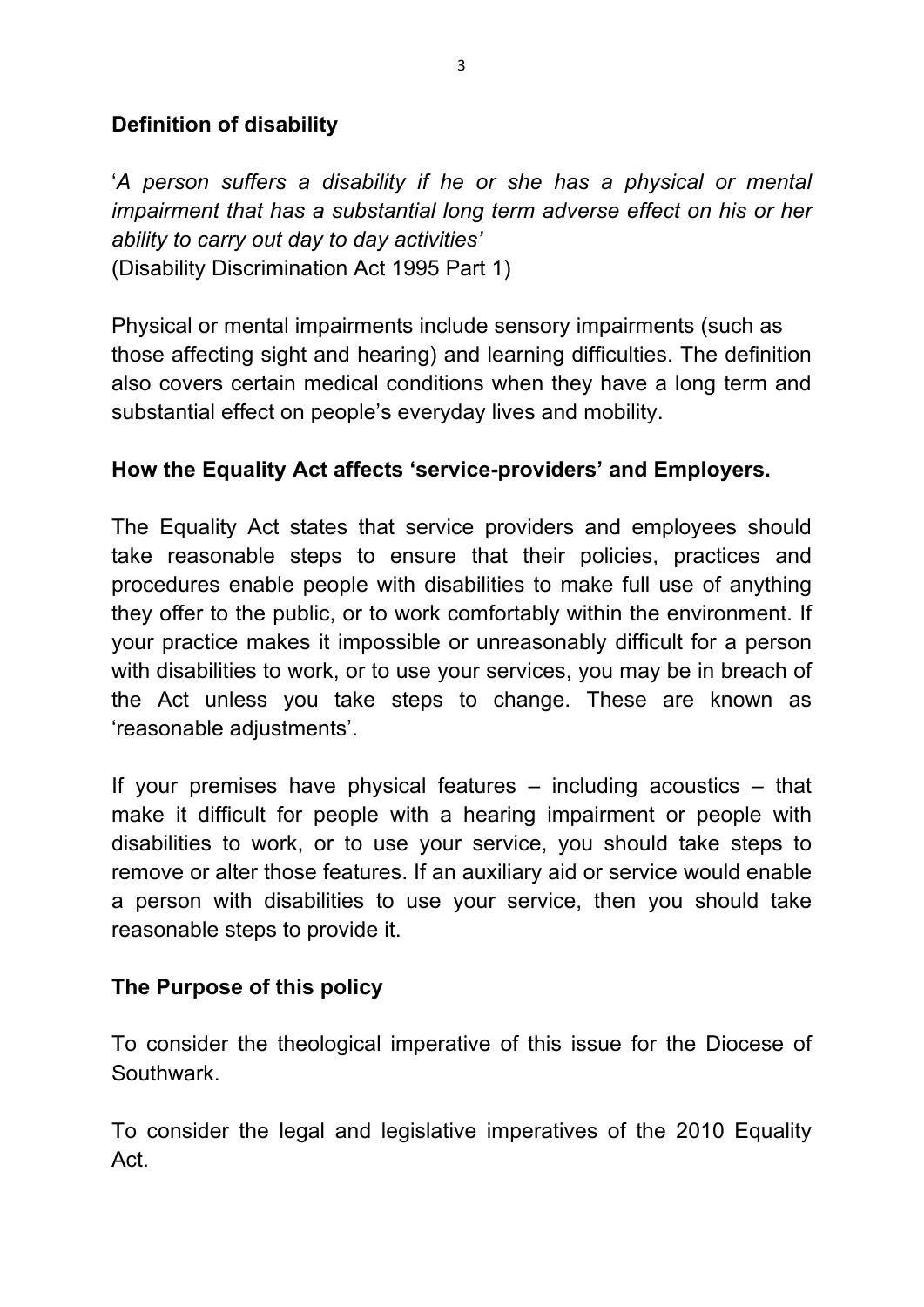To inform and support the church at all levels in the diocese in its structures in inclusive 'good practice in all areas of its organisation, life, work and strategy.

To be aware of the necessity of the diocese to comply with the requirements of the Equality Act, its obligations to its employees and as a 'service provider'.

#### **Strategies to achieve the purpose of this policy**

To support the diocese to be a catalyst for changing lives by changing attitudes towards disability access and inclusion through its policies and practice.

To support informed advocacy of inclusive attitudes when speaking in public situations, and in written communications.

To support the diocese in its awareness as an employer and as a service provider to create accessibility for all. By this awareness we may, as a diocese, structurally and strategically respond to the theological and legal imperatives relating to this issue.

To support good practice for parochial churches, and the diocese as an institution in their role as providers for visitors, tourists, worshippers and pilgrims, in these places of cultural and religious heritage.

To support good practice for the church as an employer of both paid and voluntary workers, as required, in law.

#### **Implementation**

To ensure the inclusion of people with disabilities we will develop the following good practice in areas covered by this policy:

Good practice for the Church as a service provider.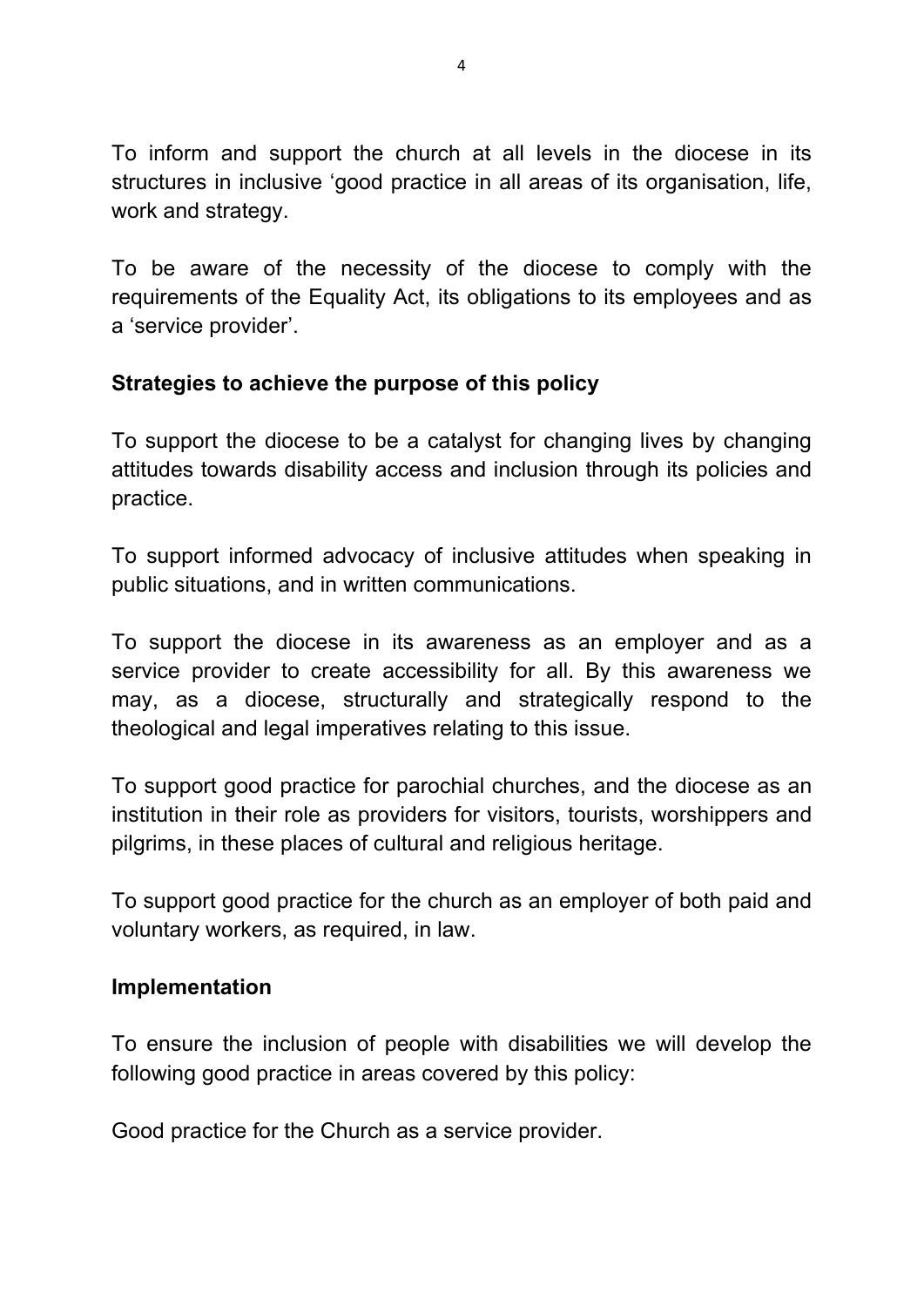- A positive attitude to include all people as equals and so enable their full and equal participation, where possible, in both sharing in and leading worship is at the heart of the Gospel.
- Where possible all should be able to access the building independently.
- Where possible there should be accessible seating, with varying seat height, some with arms.
- Where possible there should be free movement around the building for someone to independently use a wheelchair or other aids to assist their movement.
- Where possible steps and obstructions should be removed. Full participation in all aspects of worship is central to the experience of the worshipper.
- Gathering for Communion at the altar is the heart of Christian worship. Therefore where possible the altar should be fully accessible for communion in the way it is for the able bodied.
- Singing in the choir, serving, chalice assistants, reading lessons, leading intercessions, are all part of worship and where appropriate should be accessible to all.
- A loop system should be available and used at all times.
- Large print service books and hymn books should be available at all times.
- PCC meetings and all committee meetings should be held in accessible locations.
- All church activities, socials, prayer groups, bible studies and courses should be held in fully accessible locations.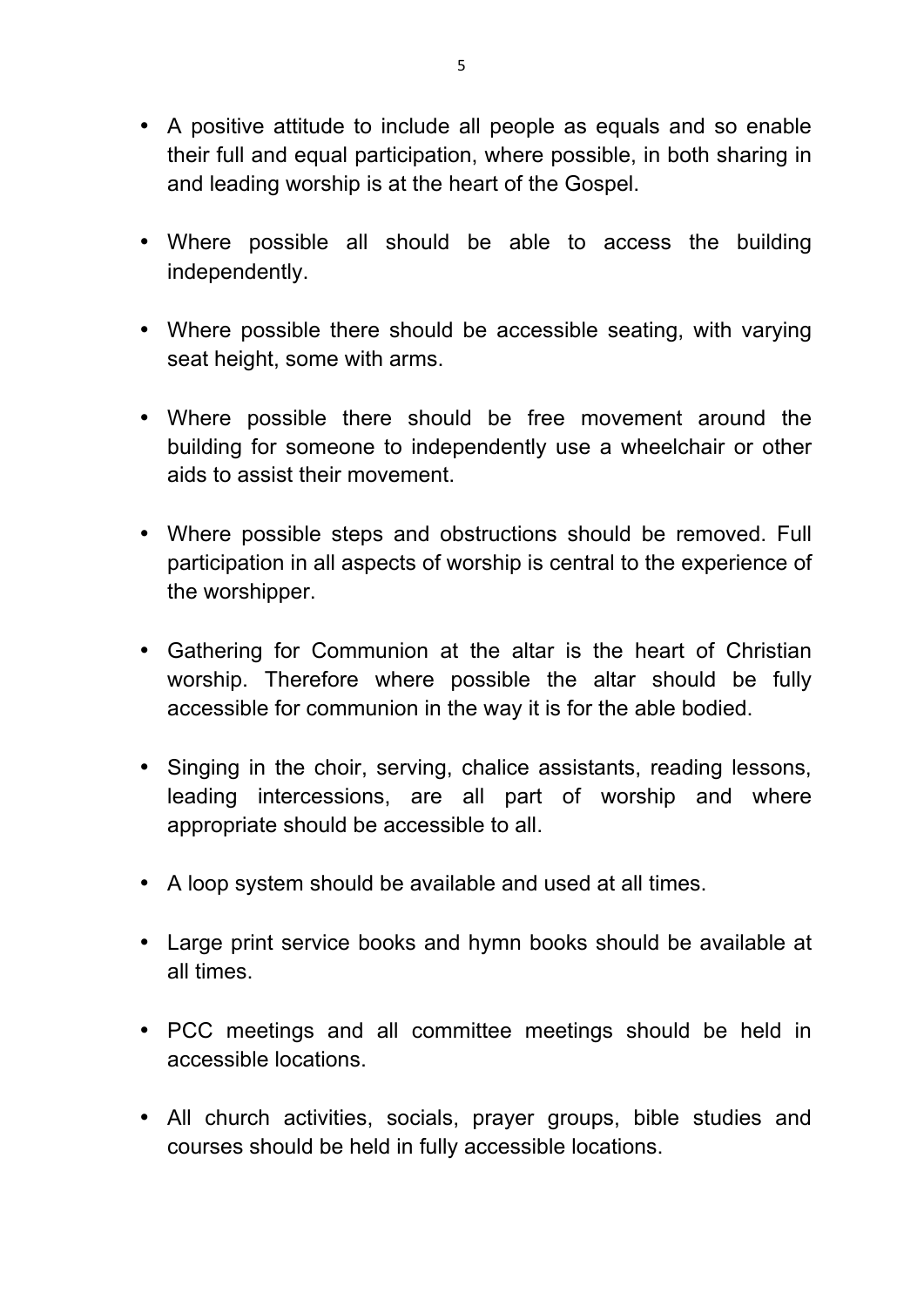- All material for meetings should be available in large print.
- All church buildings including halls require a current access audit which should be reviewed and implemented annually.
- The Diocese has its own guide, 'An Access Appraisal of Church Buildings - *a guide to making a basic assessment of the accessibility of churches, halls, and other premises'* that is available on the Southwark diocesan website*.*
- In house Access audit packs for churches are also available from CHAD and "Through the roof"
- A formal audit of all property can be requested from the appropriate person working for the local government area in which you worship.

## **Good practice for the Church as an employer in terms of its responsibilities under the Equality Act.**

Follow best practice for equal opportunities employment – statutory obligations.

Clear written equal opportunities policy with access issues incorporated.

Equality Act access to work requirements apply to all posts  $-$  lay & ordained, paid and voluntary. Voluntary work attracts the same rights as others in a paid capacity. It therefore applies to everyone – i.e. from those working in parishes in a voluntary capacity through to employees of the diocese who work in Trinity House.

#### **Key aspects to consider**

Job advertisements and applications procedures.

Application forms in a clear and simple format available in large print and online. Advertisements in a clear legible format – available in large print and audiotape upon request.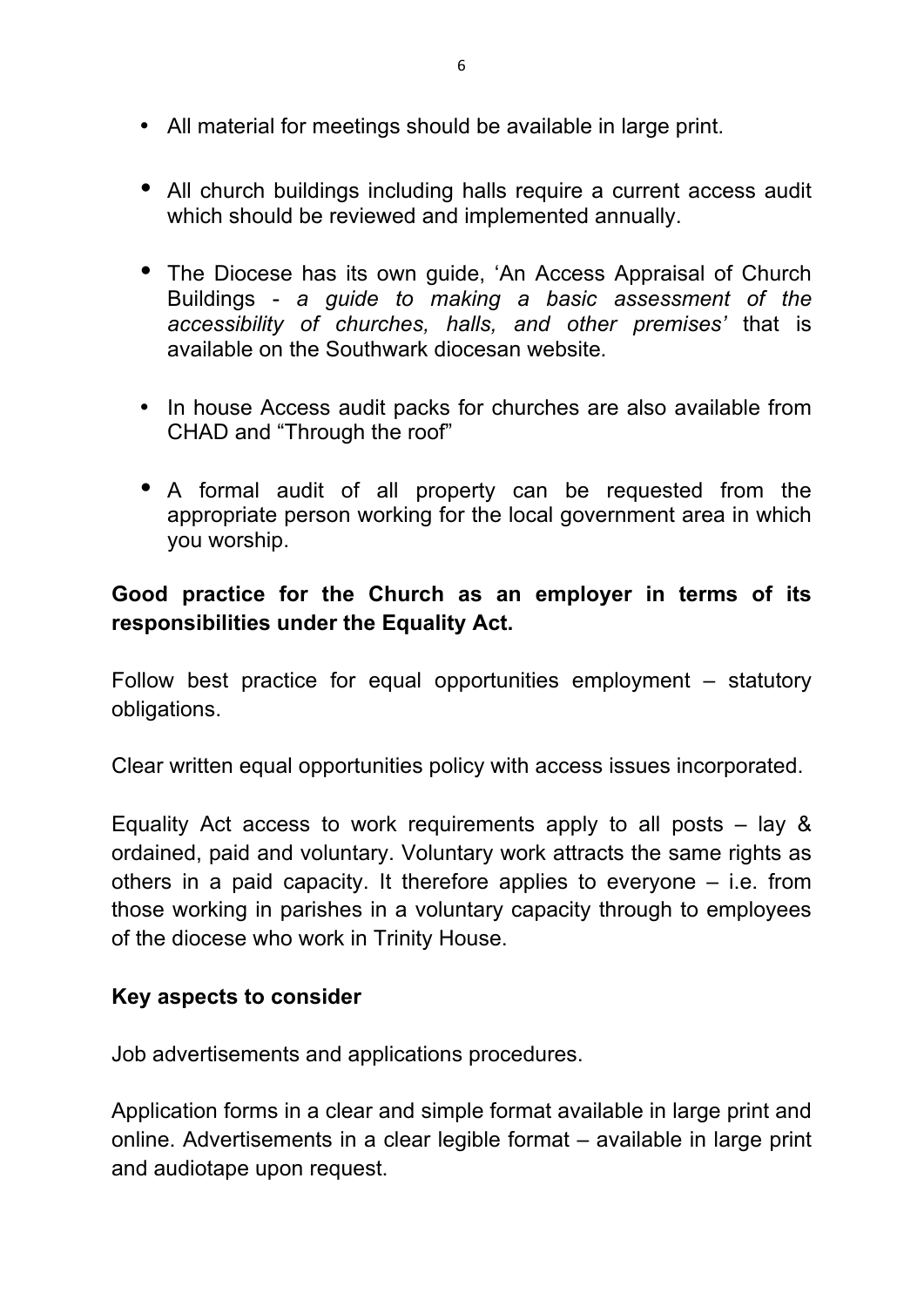Diocesan website should comply with 'best practice' standards for access of information.

Standardised interview procedure should include:

- Choice of accessible venue with designated disabled parking and toilet facilities.
- Loop system should be available. BSL interpreter services available upon request from the Chaplain to the Deaf.
- Appropriate provision on request to meet the needs of visually impaired candidates.
- Appropriate provision to cover the needs of any other candidates with specific needs.

Appointments - Lay and Ordained:

- Full accessibility, where possible, of all working environments.
- Provision for access needs for visually impaired, hearing impaired candidates and those who have other disability issues.
- Where possible, full access in churches to the altar, vestry and meeting rooms.
- Where possible, full access of all buildings relating to the post, eg Church halls and offices.
- Full access to the vicarage/rectory where appropriate. All new vicarages should be built to disability standards. Existing vicarages should be upgraded on a rolling programme. If a vicarage cannot meet disabled standards it should be replaced in time.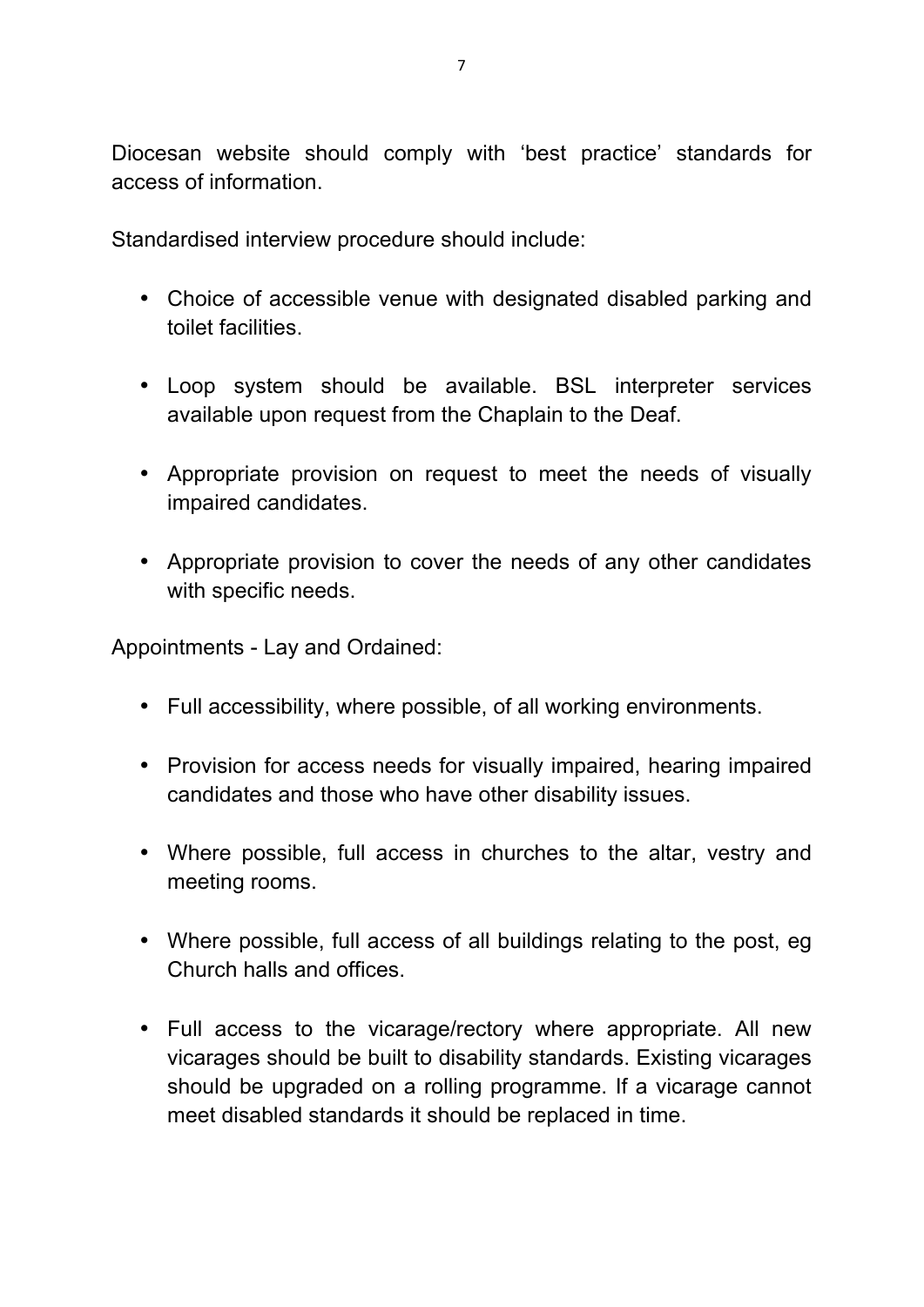- Provision of appropriate office furniture and equipment including any specialist equipment required. (Access to work grants are available).
- Further information www.employers-forum.co.uk

## **Conditions of Service:**

- All local and diocesan synods should where possible be held in accessible locations with disabled parking, toilets, appropriate seating, loop facility and large print text available.
- It is understood that the issue of the provision of disabled parking is challenging in central London. Because blue badge holders cannot park on yellow lines in central London boroughs it may be worth contacting the local council for maps that show the location of designated blue badge parking spaces.
- Local 'chapters' should be held in accessible locations.
- All diocesan training events (clergy and lay) within the diocese should be held in accessible locations.
- All diocesan boards and committees require accessible locations for the disabled.
- All diocesan services and events require accessible locations and provision.
- Provision for BSL interpreter should be made available on request.
- Provision for assistance dogs should be available on request.
- All management processes, (interviews, ministerial reviews, etc) should be held in accessible locations.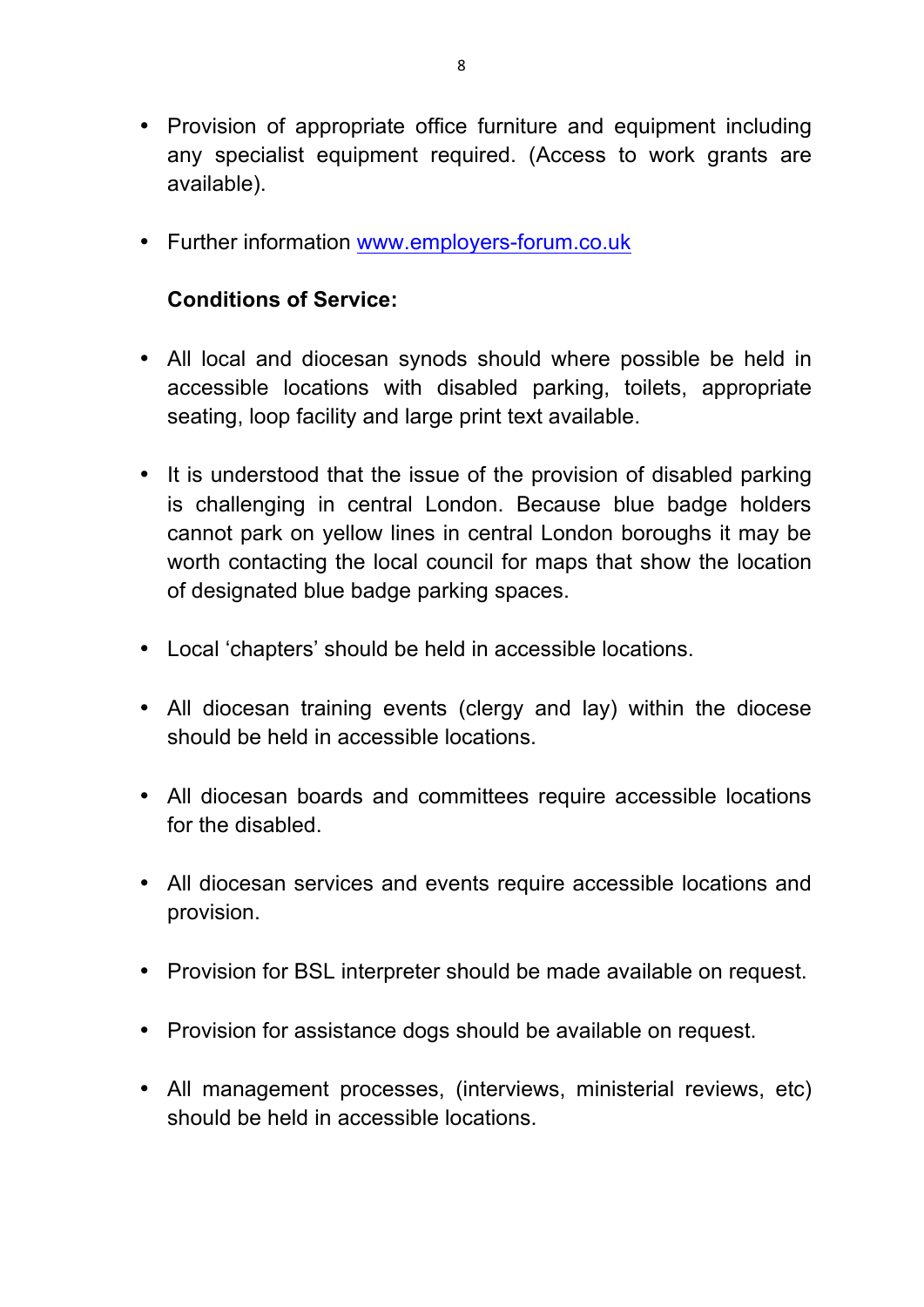#### **The Language we use.**

It is important to use language that does not reinforce negative images, incorrect assumptions and stereotypes associated with people with disabilities. All language is constantly evolving and the simplest way to make sure you are using appropriate language is to ask people with disabilities themselves.

#### **Good practice for Parochial & diocesan events.**

The Equality Act requirements for convening meetings, synods, training and special days in diocesan, deanery, and parish life.

The following should be included in all booking forms, training applications, CME notification of meetings, diocesan committees, invitations etc, so that the appropriate provision can be made for all people with disability needs.

"In order to enable you to enjoy full participation in this synod/meeting/ training/ service/committee, please indicate below if you require any of the following provision".

Induction loop BSL interpreter Large print material Space for an assistance dog Wheelchair access and toilet facilities. Disabled designated parking space Special diet Other requirements ( please specify).

Please return this form to….